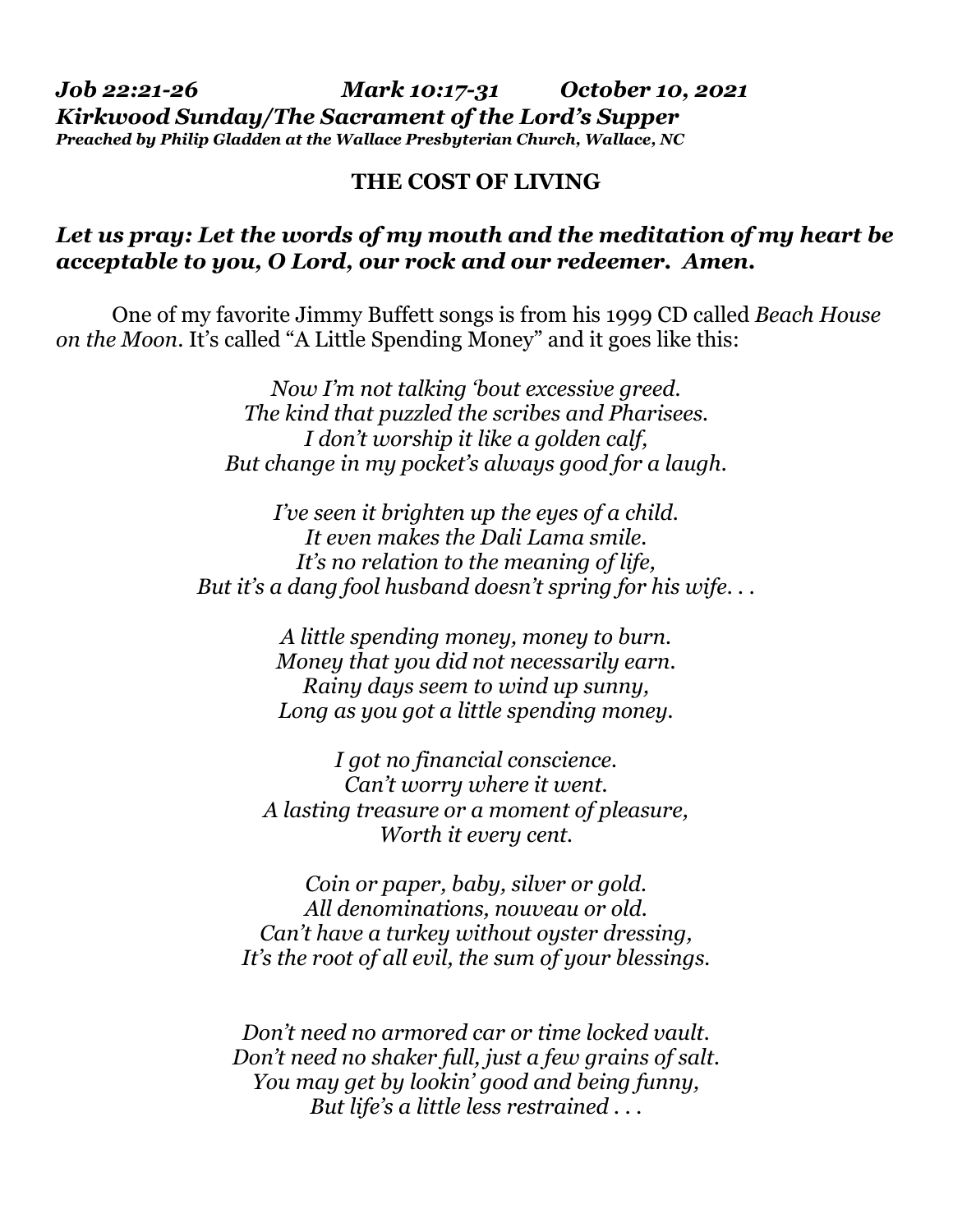*With a little spending money, money to burn. Money that you did not necessarily earn. Rainy days seem to wind up sunny, Long as you got a little spending money.* 

 "Life's a little less restrained with a little spending money . . ." But that begs the question – How much is enough? It is estimated that at the peak of his career, John D. Rockefeller was worth approximately \$418 billion in today's dollars. Compare that to Jeff Bezos's fortune of \$177 billion! When Rockefeller was asked once, "How much money is enough money?" he replied, "Just a little bit more." In a variation of the story, he was asked, "How much money does it take to make a man happy?" he answered, "Just one more dollar."

 Brad Stollery, a Canadian financial writer, posed this thought experiment: Suppose you're one of five people who have been selected by a mysterious philanthropist to participate in a contest. The five of you all have comparable debtlevels and costs-of-living, as well as similar, middle-class financial situations. You're all roughly the same age, equally healthy, have the same number of children, and you all live moderately low-risk lifestyles. Privately, a representative of the donor approaches each of you one by one with a blank check and pen and poses the following question: How much money would you have to be paid, right here and now, to retire today and never receive another dollar of income (from any source) for the rest of your life? The catch is that whoever among the five players writes the lowest amount on the check will be paid that sum. The other four players will receive nothing.<sup>1</sup>

 The richest man in the whole county was sitting in the front pew on the last night of the revival. No one knew exactly how much he was worth, but he owned a lot of businesses and property in the town, the county, the state, and even across the country. Plus, he made no secret of his wealth, as he led a very fine lifestyle. When the usher handed him the offering plate, the rich man was overwhelmed. He signaled to the organist to stop playing and stood up to face the congregation. With tears in his eyes, he said, "Forty years ago tonight I sat right here in this pew at another revival and I was convicted. When the offering plate came by, I reached in my pocket and pulled the only and last dollar I had to my name and put it in the plate. I gave away everything I had. Look how the Lord has blessed me!" Someone in the back shouted, "Do it again!"

 The Sunday School teacher was talking to the boys and girls about the importance of generous giving. "Boys and girls," she said, "how many of you would give \$50 to the poor." All of the children raised their hands. The teacher was impressed. "How many of you would give \$100 to the poor?" Again, every hand went up. "How many of you would give \$1000 to the poor?" Once more, it was unanimous. "Well, how many of you would give \$1 to the poor?" All of the children raised their hands except one little boy named Billy. "Why, Billy," the teacher asked. "You said you'd give \$50, \$100, even \$1000 to the poor. Why won't you give \$1 to the poor?" Billy said, "Because I actually have \$1."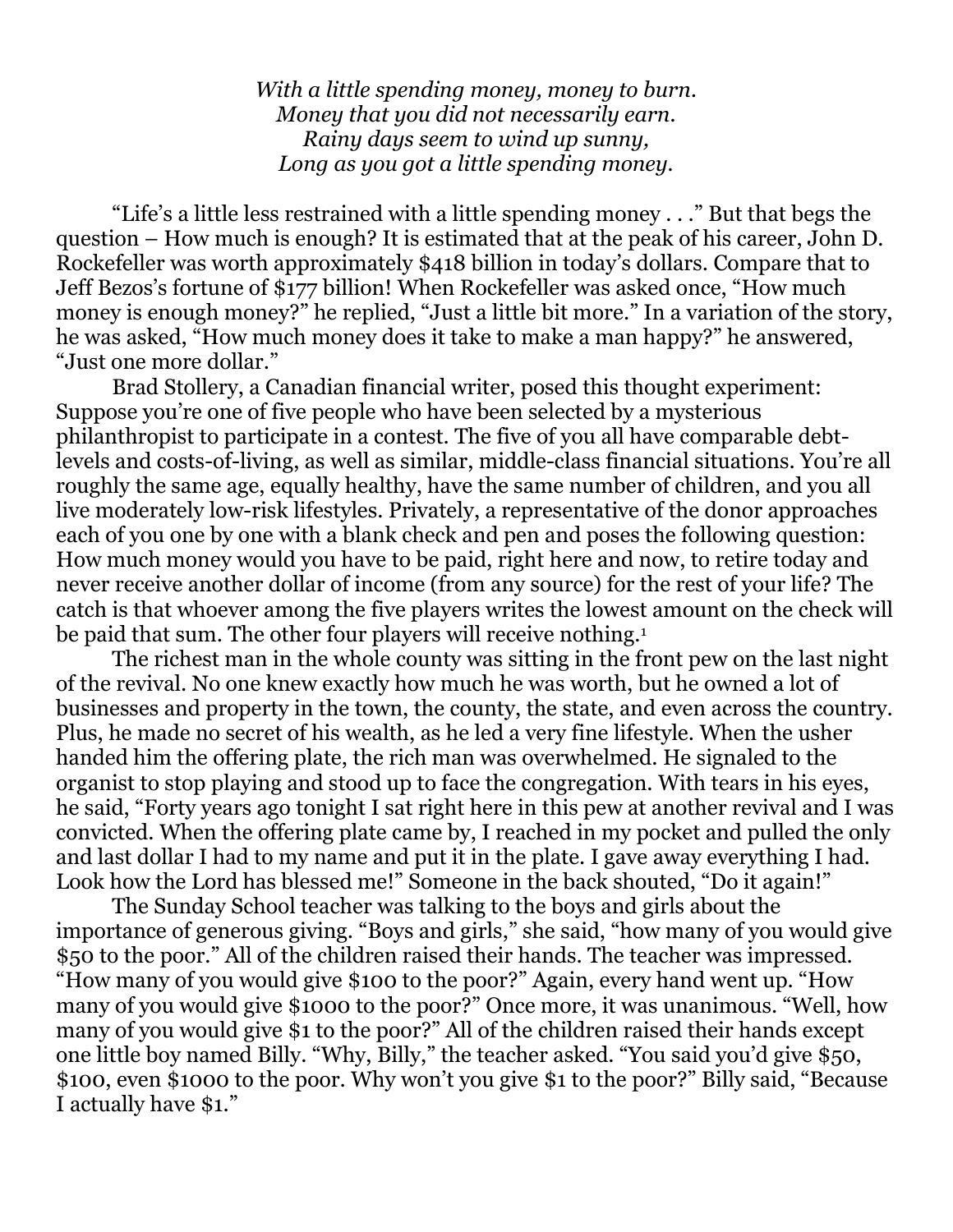Then Jesus looked around and said to his disciples, "How hard it will be for those who have wealth to enter the kingdom of God!" And the disciples were perplexed at these words. Who can blame them? Riches and possessions were seen as blessings from God, blessings for your faithfulness. If a rich man (blessed by God) who has kept all of the commandments since his youth can't "get into heaven," then who in the world can? "Children, how hard it is to enter the kingdom of God! It is easier for a camel to go through the eye of a needle than for someone who is rich to enter the kingdom of God." Let's take Jesus's picture example literally – it's impossible for a camel to go through the eye of a needle! Then who can be saved? Although Mark doesn't indicate this, imagine Jesus saying, "Ah, guys, now you're starting to catch on!"

 You *can't* do anything to inherit the kingdom of God – eternal life. Maybe the rich man's question was sincere. After all, Mark tells us, "Jesus, looking at him, loved him . . ." Jesus doesn't condemn money or riches or possessions in and of themselves in this story. But he does tell the rich man, "You lack one thing . . .go, sell what you own, and give the money to the poor." When the man heard this, he was shocked and went away grieving . . . "But, Jesus, I actually have many possessions!" No matter how admirable his motivation, it's as if he thought he could earn or buy *his way into heaven*, his salvation.

 And there's the rub for the rich man . . . and perhaps for all of us. Jesus has an uncanny way of taking questions and turning them upside down and inside out and posing them in a new way to the original asker. The rich man asked, "What must *I do* to inherit eternal life?" and Jesus ended up talking to him about using what he had to help other people, and Jesus taught the disciples about what it means to live in true community as one of his followers. As someone has pointed out, throughout this whole section of Mark we've been hearing from this fall, Jesus turns every encounter and every question into a teaching about the kingdom of God and what kind of behavior is required of those who want to enter God's kingdom. It's what I've referred to as a "life orientation" toward God, and we've heard it over and over and over since the beginning of June – first in the Sermon on the Mount, then in Paul's instructions to the Ephesian believers, and now as Jesus makes the journey to Jerusalem with his disciples.

 Peter began to say to Jesus, "Look, we have left everything and followed you!" On the one hand, Peter is simply stating the facts. Do you remember? Jesus said to Simon and Andrew, "Follow me and I will make you fish for people." And immediately they left their nets and followed him. (Mark 1:17-18) On the other hand, Peter might have been comparing himself and the other disciples to the rich man who just walked away sorrowful – "Look at us, Lord, we're not like that guy." And it's almost as if you can hear the apostle Paul's words, "If I give away all my possessions, and if I hand over my body so that I may boast, but do not have love, I gain nothing." (1 Corinthians 13:3)

 It's about our life orientation. THE question that comes up from this story about the rich man is, Did Jesus command only this man to sell all of his possessions, give the money to the poor, and follow him? or Does Jesus's command apply to everyone, all of us? That's a tough question, because not many of us want to think that Jesus meant it literally for all of us. How are we supposed to do that, Jesus? And so, one way to handle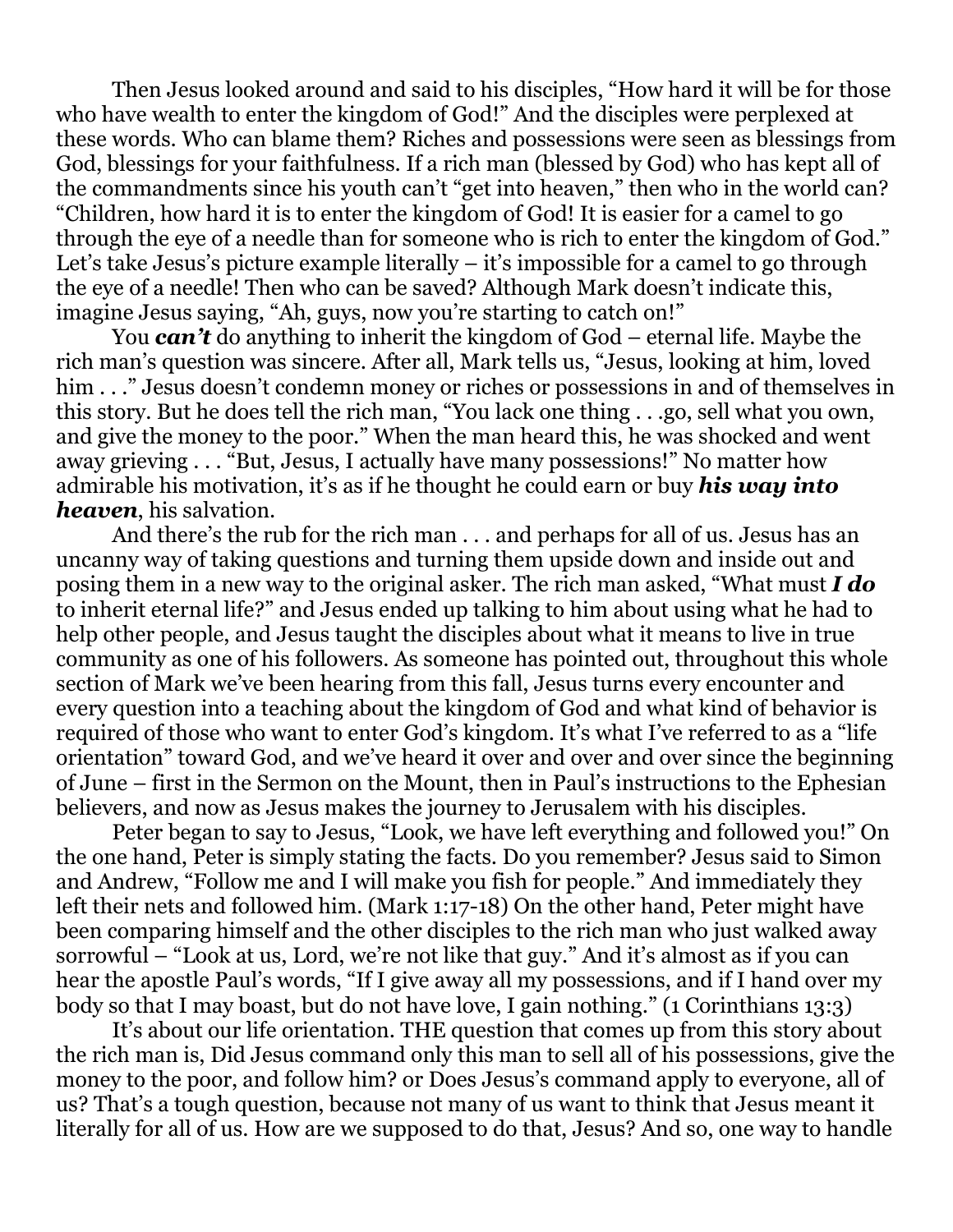that dilemma is to see the rich man's possessions as symbolic of whatever it is that gets in the way of your devotion to Jesus Christ. Actually, that's a helpful interpretation. What in life are you so closely tied to that it's hard to be a faithful follower of Jesus on the way?

 Then again, this story about the man with many possessions hits close to home, doesn't it? So much of the time, our money and our possessions are how we keep score in life – either when we judge other people or evaluate our own self-worth. Funny thing, though – why is it that when we compare what we have to what others have, we usually look at people who have more than we do and wish for that \$1 more, rather than look at people who have less than we do and give thanks for our many blessings – and automatically use what we have to help those who have less?

 Last week, I read this story on Facebook – perhaps you saw it: One day, a very wealthy father took his son on a trip to the country for the sole purpose of showing his son what it was like to be poor. They spent a few days and nights on the farm of what would be considered a very poor family. When they returned home, the man asked his son, "How did you like the trip?" "It was great, dad," the son replied. "Did you see how poor people can be?" his father asked. "I sure did," his boy said. "So what did you learn from the trip?" his father asked.

 The son said, "I saw that we have one dog and they have four. We have a pool that reaches to the middle of our garden and they have a creek that has no end. We have imported lanterns in our garden and they have the stars at night. Our patio reaches to the front yard and they have the whole horizon. We have a small piece of land to live on and they have fields that go beyond our sight. We have servants who serve us, but they serve others. We buy our food, but they grow theirs. We have walls around our property to protect us, but they have friends to protect them." The boy's father was speechless. Then his son added, "Yeah, dad, it showed me just how poor we really are."<sup>2</sup>

 Jesus and the rich man – it's a tough story. But, no matter how we choose to interpret it, the meaning is pretty clear and it's the same thing Jesus has been teaching his disciples (and us) all along the way to Jerusalem – life in the kingdom of God is radically different from the life defined by this world. In fact, life in the kingdom of God may sound impossible – but there's the word of grace today – "but not for God; for God all things are possible."

 One final story: An American tourist in Jerusalem met up with a monk who offered to show him around the monastery. On the tour, they came to the monk's room. The tourist noticed no TV or radio, only one change of clothes, a towel, and a blanket. The man asked the monk, "How do you live so simply?" The monk answered, "I noticed you have only enough things to fill one suitcase. Why do you live so simply?" To which the tourist replied, "But I'm just a tourist, I'm only traveling through." And the monk said, "So am I, so am I!"3

## *Let us pray: God of infinite patience and wisdom, we come to you with so many things that claim our time, our energy, our resources, our very*